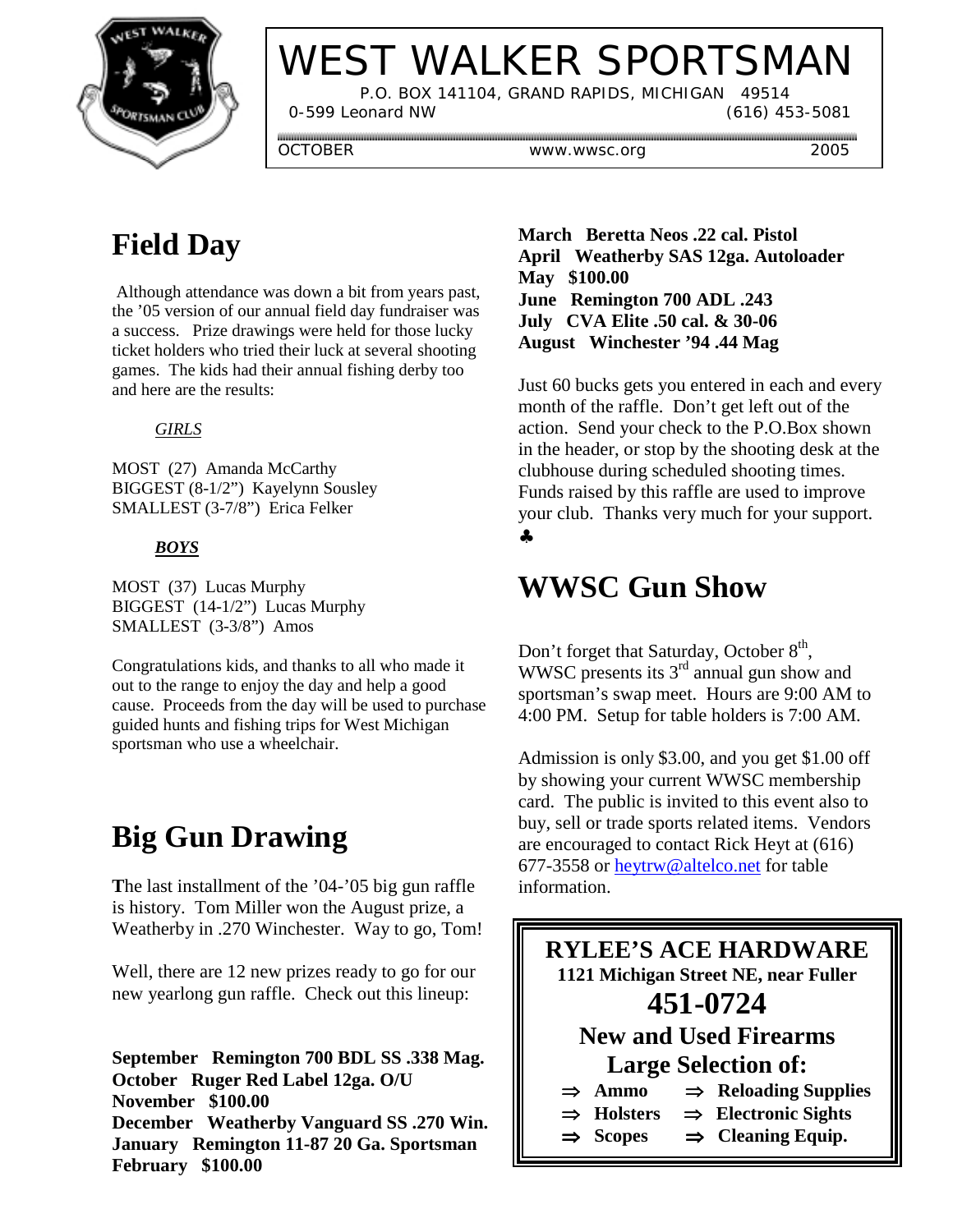# **Ladies Day Outdoors**

The National Wild Turkey Federation and its sponsors would like to thank WWSC for hosting the Women in the outdoors program held last month. The turnout was more than double last year's count with over 60 ladies in attendance. ♣

# **Membership**

The latest associate membership tally is 1179 as reported by Rich Vander Meer, vice president and membership chairman. Rich is the man to call if you have any questions about your membership or if you happen to miss an issue of the newsletter. He can be reached at (616) 453-3255 or rlvandermeer@comcast.com. ♣

### **Shooting News**

**Cowboys** The Walker Rangers will host cowboy action shoots on October 2, and November 5. Shooting begins at 10:00 AM each day. Contact Tony Astuccio for more information. tonyastuccio@astuccioins.com

**IHMSA** The handgun silhouette shooters wrapped up their season a little early this year to make way for some much needed range construction. Shooting resumes with the April match next year.

The group was well represented at the Michigan State shoot with charter member Dennis Nelson coming away with the coveted "Man of Steel" title. Way to go, Denny!

**Keg Shoot** The annual renewal of the WWSC vs. Caledonia shotgun keg shoot was won by the good guys! The home team managed to best the folks from the other side of town by 18 birds, shooting trap and skeet, to earn bragging rights for the year. Good job!

**Steel Plate** Don't forget that our last steel plate shoot of the year will be held on Saturday,

October 8. This is a good game for those of you CCW holders who wish to keep in practice with your carry gun. Shooting starts at 10:00 AM, preceded by a course orientation and safety meeting. Contact Chris Hackett, pl8shootr@aol.com for more information.

#### **National Matches, Camp Perry**

Member Steve Larson did very well at this year's high power rifle matches at Camp Perry, Ohio. Steve won the gold medal in the John C. Garand match and backed it up with a silver medal in the Springfield event. That is some mighty fine shooting against the best riflemen in the country. Congratulations on your outstanding accomplishments, Steve. ♣

## **Rifle and Pistol Ranges**

This is the busy time at the club ranges with hunting season beginning. Here are a few friendly reminders as you sight in your guns and polish up your shooting skills on the pistol and rifle ranges.

1. No gun handling while someone is down range. Keep your gun's action open and the chamber empty.

2. No smoking in the presence of black powder. Be aware that someone near you may be using a muzzleloader.

3. ALWAYS wear eye and hearing protection when at the line, either shooting or watching. You'll be glad you did when you get older!

3. Try to limit your time at the bench if there is a waiting line.

4. Police your area when you are finished. Try to leave the space you used cleaner than you found it. Sweep up empty brass, throw out trash, and put dud rounds in the proper receptacles. Remove any paper or cardboard targets you attached to the target boards. Our grounds crew thanks you!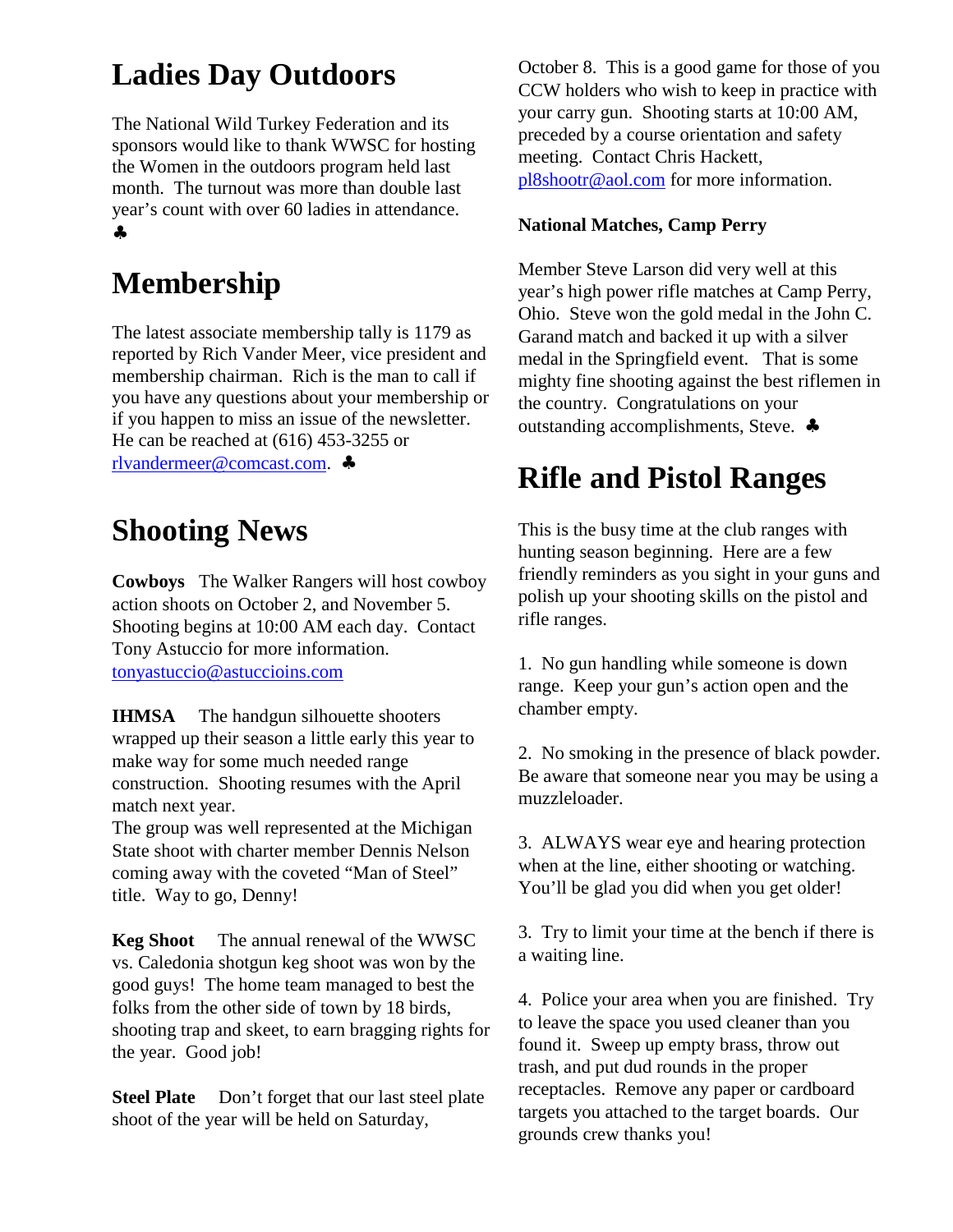| Sun                                                                                | Mon                                                         | Tue                                                           | Wed                                                                    | Thu                                                                     | Fri                     | Sat                                                                                     |
|------------------------------------------------------------------------------------|-------------------------------------------------------------|---------------------------------------------------------------|------------------------------------------------------------------------|-------------------------------------------------------------------------|-------------------------|-----------------------------------------------------------------------------------------|
|                                                                                    |                                                             |                                                               |                                                                        |                                                                         |                         | $\mathbf{1}$<br>Archery,<br>Trap & Skeet<br>$10$ to $2$                                 |
| $\overline{2}$<br>Archery,<br>Trap & Skeet<br>10 to 2                              | $\mathbf{a}$<br><b>NWTF</b><br>Meets 7 to 9                 | <b>CHARTER RANGE CLOSED</b><br><b>OCTOBER 3RD THROUGH 5TH</b> | 5<br>Archery,<br>Trap & Skeet<br>9 to 12 AM                            | 6<br><b>Duck</b><br><b>Hunters</b><br>meet 7 to 9                       | 7                       | 8<br><b>Steel Plate</b><br><b>Shoot</b><br><b>WWSC Gun</b><br><b>Show</b><br>$9$ to $4$ |
| 9                                                                                  | 10                                                          | 11                                                            | 6 to 10 PM<br>12                                                       | 13                                                                      | 14                      | 15                                                                                      |
| Archery,<br>Trap & Skeet<br>10 to 2                                                |                                                             |                                                               | Archery<br>Trap & Skeet<br>9 to 12 AM<br>6 to 10 PM                    | <b>Charter</b><br><b>Meeting</b><br>7:30                                |                         | Archery,<br>Trap & Skeet<br>10 to 2                                                     |
| 16<br>Archery,<br>Trap & Skeet<br>10 to 2                                          | 17<br><b>Charter</b><br>Range<br><b>Closed</b><br>Noon $-6$ | 18                                                            | 19<br>Archery<br>Trap & Skeet<br>9 to 12 AM<br>6 to 10 PM              | 20                                                                      | 21                      | 22<br>Archery,<br>Trap & Skeet<br>$10$ to $2$                                           |
| 23                                                                                 | 24                                                          | 25                                                            | 26                                                                     | 27                                                                      | 28                      | 29                                                                                      |
| Archery,<br>Trap & Skeet<br>10 to 2                                                |                                                             | <b>Board</b><br><b>Meeting</b><br>7:00                        | Archery,<br>Trap & Skeet<br>9 to 12 AM<br>6 to 10 PM                   |                                                                         |                         | Archery,<br>Trap & Skeet<br>$10$ to $2$                                                 |
| 30<br>Archery,<br>Trap & Skeet<br>10 to 2<br><b>Daylight</b><br><b>Saving Ends</b> | 31                                                          | Nov                                                           | $\overline{2}$<br>Archery,<br>Trap & Skeet<br>9 to 12 AM<br>6 to 10 PM | $\overline{\mathbf{3}}$<br><b>Duck</b><br><b>Hunters</b><br>meet 7 to 9 | $\overline{\mathbf{4}}$ | 5<br>Archery,<br>Trap & Skeet<br>10 to 2                                                |